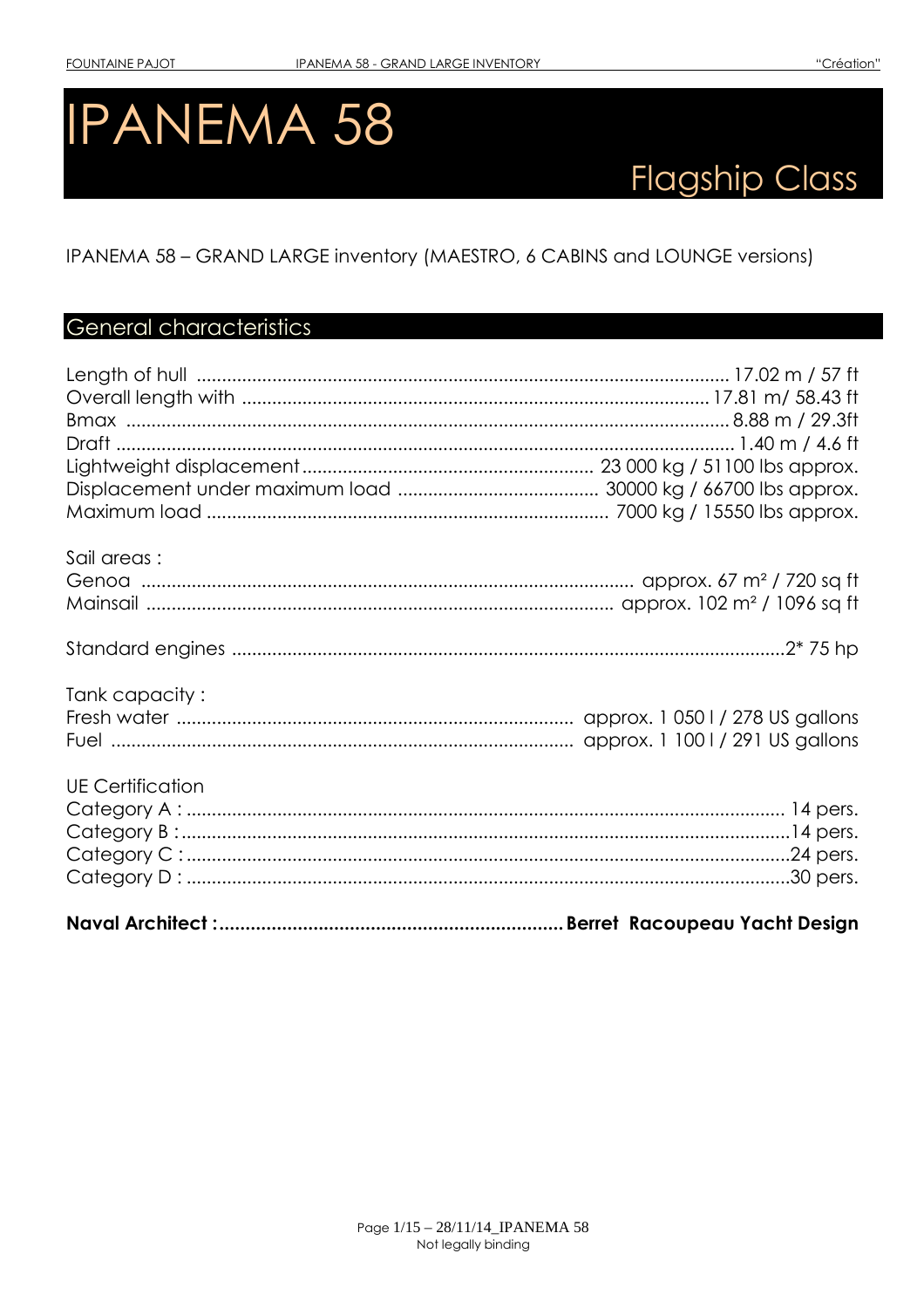#### Interior layout

General :

- Flagship woodwork
- Interior sole : parquet style flooring
- Flagship lining on rot proof glass felt
- White coated ceiling panels
- Flagship fabric for bench cushions

#### Saloon layout

1 - MAESTRO & 6 CABINS versions : Galley area, saloon/dining area, chart table area

2 - LOUNGE VERSION :

Saloon area, dining area, chart table area

#### 1 - Saloon - MAESTRO & 6 CABINS versions

#### General :

- Saloon access through one sliding door
- Panoramic view through picture windows and aft facing portholes
- Ventilation via 2 big front-opening hatches and 3 hatches on the roof

#### Galley area :

- Galley with large working top
- Double stainless steel sink
- $\bullet$  1 bin
- Hot and cold pressurized water
- 1 hob gas 5 burners
- 1 gaz stainless steal oven
- Fridge : 350 l
- Freezer: 190 l
- Storage cupboards
- Space allowed for a large dishwasher (12 place settings)
- Space allowed for micro wave oven
- Lighting by embedded LED spotlights

#### Saloon area :

- 1 coffee table
- 1 sofa
- Storage volume
- Lighting by embedded LED spotlights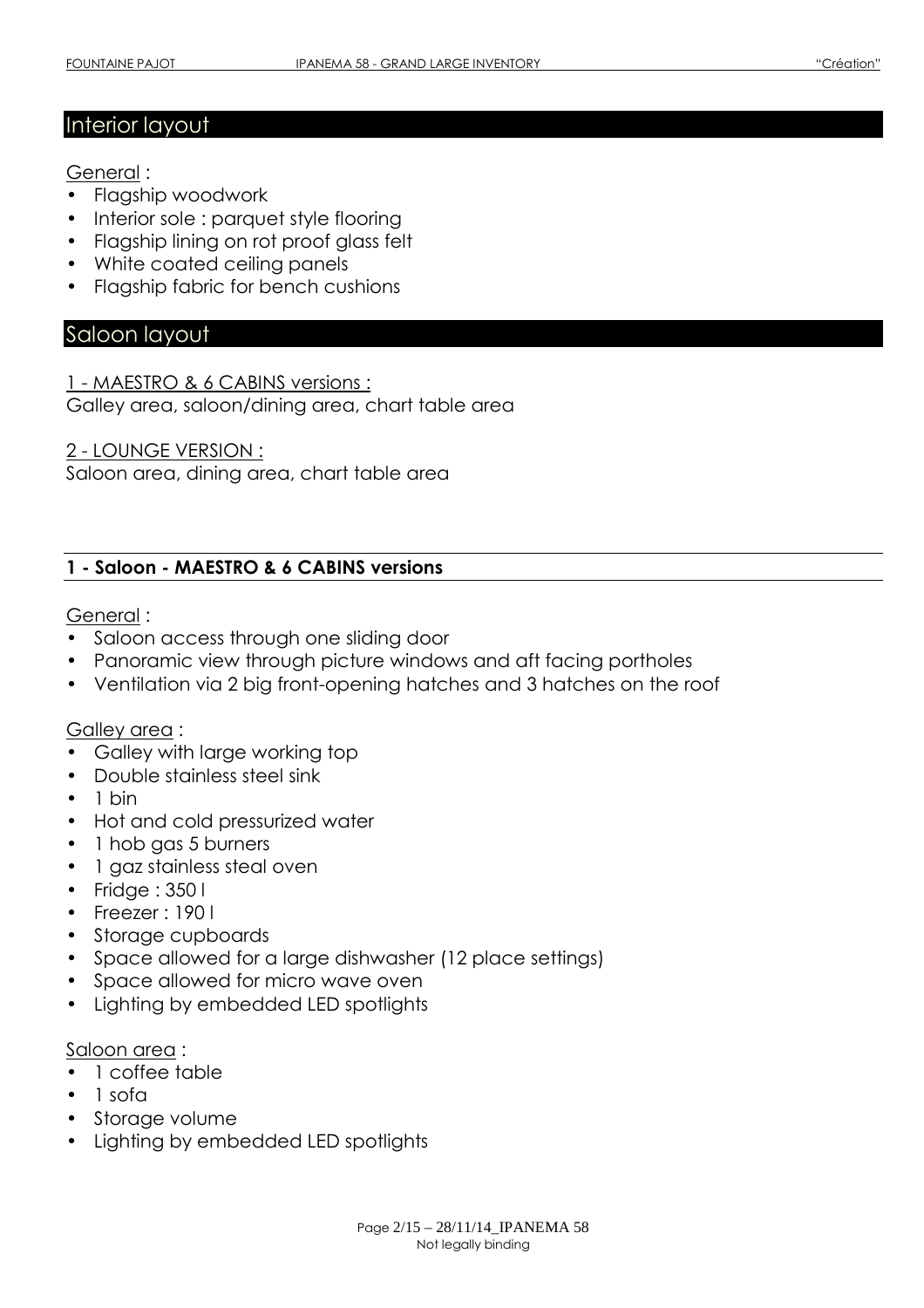Chart table area :

- Wooden chart table
- Console for electrical panel and navigational instruments
- Navigation seat
- Lighting by reading light
- Cupboards

#### 2 - Saloon - LOUNGE version

General :

- Saloon access through one sliding door
- Panoramic view through picture windows and aft facing portholes
- Ventilation via 2 big front-opening hatches and 3 hatches on the roof

Saloon area :

- 1 coffee table
- 1 sofa
- Storage volume
- Lighting by embedded LED spotlights

Dining area :

- 1 dining table
- 1 sofa
- Chairs
- Service furniture
- Companionway toward galley and skipper cabin
- Lighting by embedded LED spotlights

Chart table area :

- Wooden chart table
- Console for electrical panel and navigational instruments
- Navigation seat
- Lighting by reading light
- Cupboards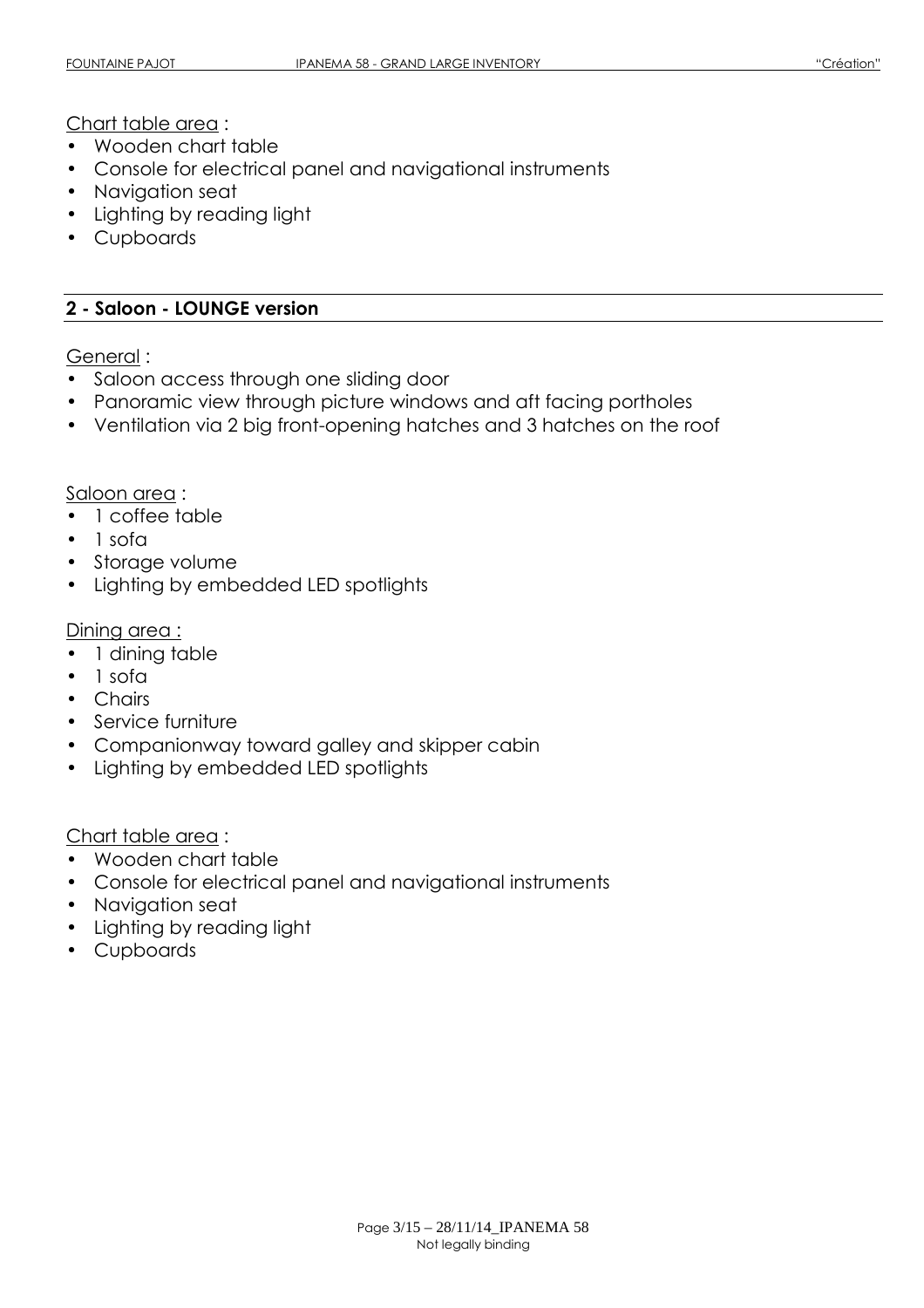# Hulls layout

#### 1 - STARBOARD HULL :

- 1.1 MAESTRO & 6 CABINS versions : 3 guest cabins,1 fore peak
- 1.2 LOUNGE version :1 galley, 1 skipper cabin, 1 guest cabin, 1 fore peak

#### 2 - PORT HULL :

- 2.1 MAESTRO version : 1owner's suite, 1 guest cabin and 1 fore peak
- 2.2 6 CABINS version : 3 guest cabins and 1 fore peak

## 1 - STARBOARD hull

# 1.1– STARBOARD HULL : MAESTRO & 6 CABINS versions

#### **Companionways**

Access to starboard hull by two aft and forward companionways In each companionway :

- Wooden staircase on stainless steel silt
- Lighting by embedded LED spotlights

#### Aft cabin :

- Access via a wooden door from the aft companionway
- Double bed (1,60/2,00m approx.)
- Bedside cabinet
- Drawer under the bed
- Cupboards and wardrobe
- Ventilation via a deck hatch + 1 porthole overlooking the rear deck
- Blind and flyscreen on the deck hatch
- Large picture-window on hull side
- Rear panoramic window
- Curtain to all windows
- Lining covered ceilings
- Main lighting by embedded LED spotlights and 2 bedside reading lights

#### Aft bathroom :

- Private access from the cabin
- Counter top with washbasin
- Mirror
- Shower cabin with automatic drainage of the grey water
- Manual marine toilet
- Bathroom accessories
- Ventilation via 1 deck hatch
- Lighting waterproof LED spotlights
- Cupboard under washbasin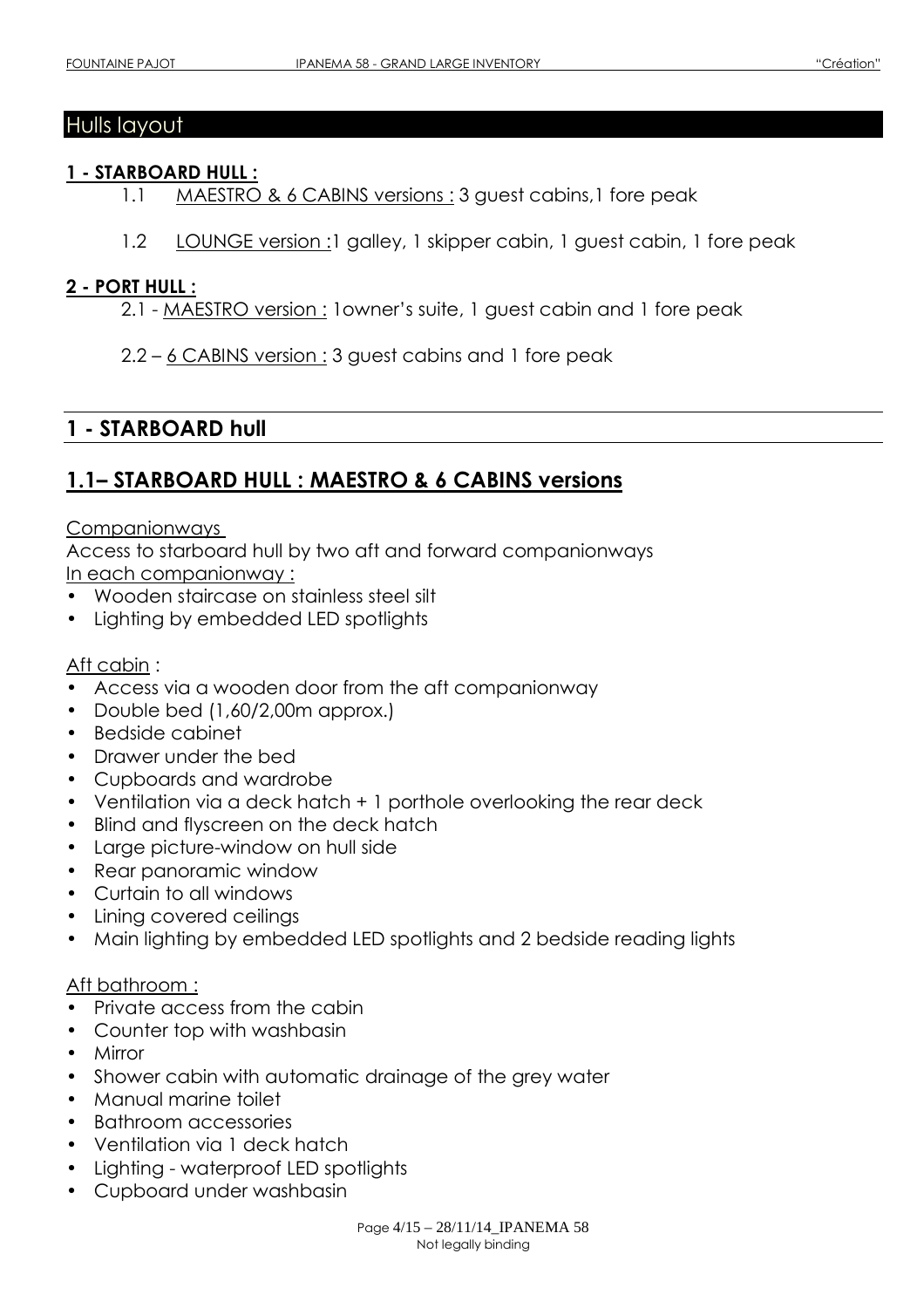#### Middle cabin :

- Access via a wooden door from the aft companionway
- Bed (1,35/2,00m approx.)
- Bedside cabinet
- Drawer under the bed
- Cupboards and wardrobe
- Ventilation via a deck hatch + large opening porthole on hull side
- Blind and flyscreen on the deck hatch + curtain to porthole
- Lining covered ceilings
- Main lighting by embedded LED spotlights and 2 bedside reading lights

#### Middle bathroom :

- Private access from the cabin
- Counter top with washbasin
- Mirror
- Shower cabin with automatic drainage of the grey water
- Manual marine toilet
- Bathroom accessories
- Ventilation via 1 deck hatch
- Lighting waterproof LED spotlights
- Cupboard under washbasin

#### Forward cabin :

- Access via a wooden door from the aft companionway
- Double bed (1,60/2,00m approx.)
- Bedside cabinet
- Drawer under the bed
- Cupboards and wardrobe
- Ventilation via a deck hatch + 1 porthole overlooking the rear deck
- Blind and flyscreen on the deck hatch
- Large picture-window on hull side
- Front deck window
- Curtain to all windows
- Lining covered ceilings
- Main lighting by embedded LED spotlights and 2 bedside reading lights

#### Forward bathroom :

- Private access from the forward cabin
- Counter top with washbasin
- Mirror
- Shower cabin with automatic drainage of the grey water
- Manual marine toilet
- Bathroom accessories
- Ventilation via 1 deck hatch
- Lighting waterproof LED spotlights
- Cupboard under washbasin

#### Fore peak :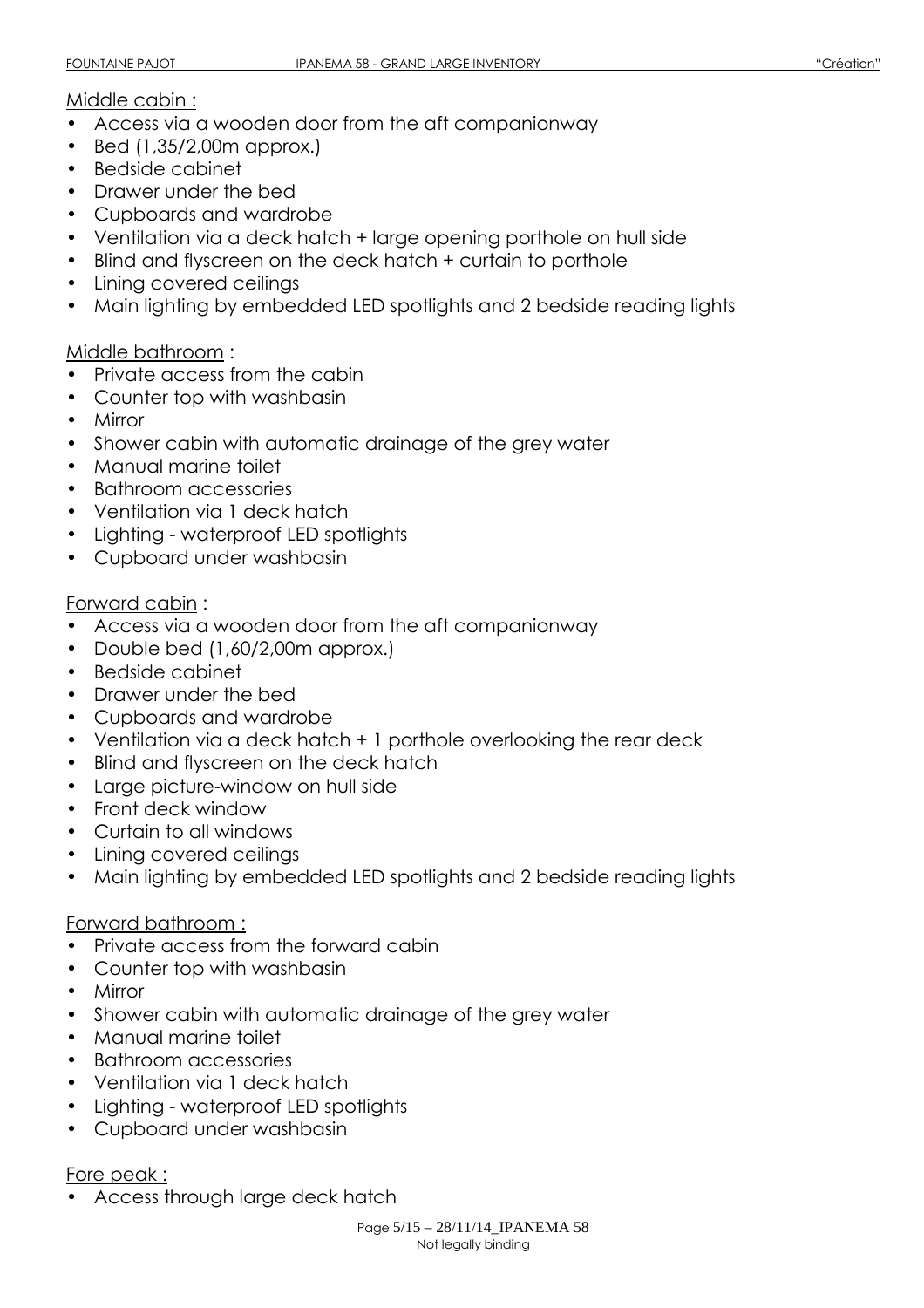# 1.2– STARBOARD HULL : LOUNGE version

Companionways

Access to starboard hull by two aft and forward companionways In each companionway :

- Wooden staircase on stainless steel silt
- Lighting by embedded LED spotlight

#### Galley :

- Access via the aft companionway
- Galley with large working top
- Double stainless steel sink
- $\bullet$  1 bin
- Hot and cold pressurized water
- 1 hob gas 5 burners
- 1 gaz stainless steal oven
- Fridge: 280 l
- Freezer: 90 l
- Storage cupboards
- Space allowed for a large dishwasher (12 place settings)
- Space allowed for micro wave oven
- Lighting by embedded LED spotlights

#### Middle cabin (crew):

- Access via a wooden door from the galley
- Bed (1,20/2,00m approx.)
- Bedside cabinet
- Drawer under the bed
- Cupboards and wardrobe
- Ventilation via a deck hatch + large opening porthole on hull side
- Blind and flyscreen on the deck hatch
- Curtain to porthole
- Lining covered ceilings
- Main lighting by embedded LED spotlights and 1 bedside reading light

#### Middle bathroom :

- Private access from the cabin
- Counter top with washbasin
- Mirror
- Shower cabin with automatic drainage of the grey water
- Manual marine toilet
- Bathroom accessories
- Ventilation via 1 deck hatch
- Lighting waterproof LED spotlights
- Cupboard under washbasin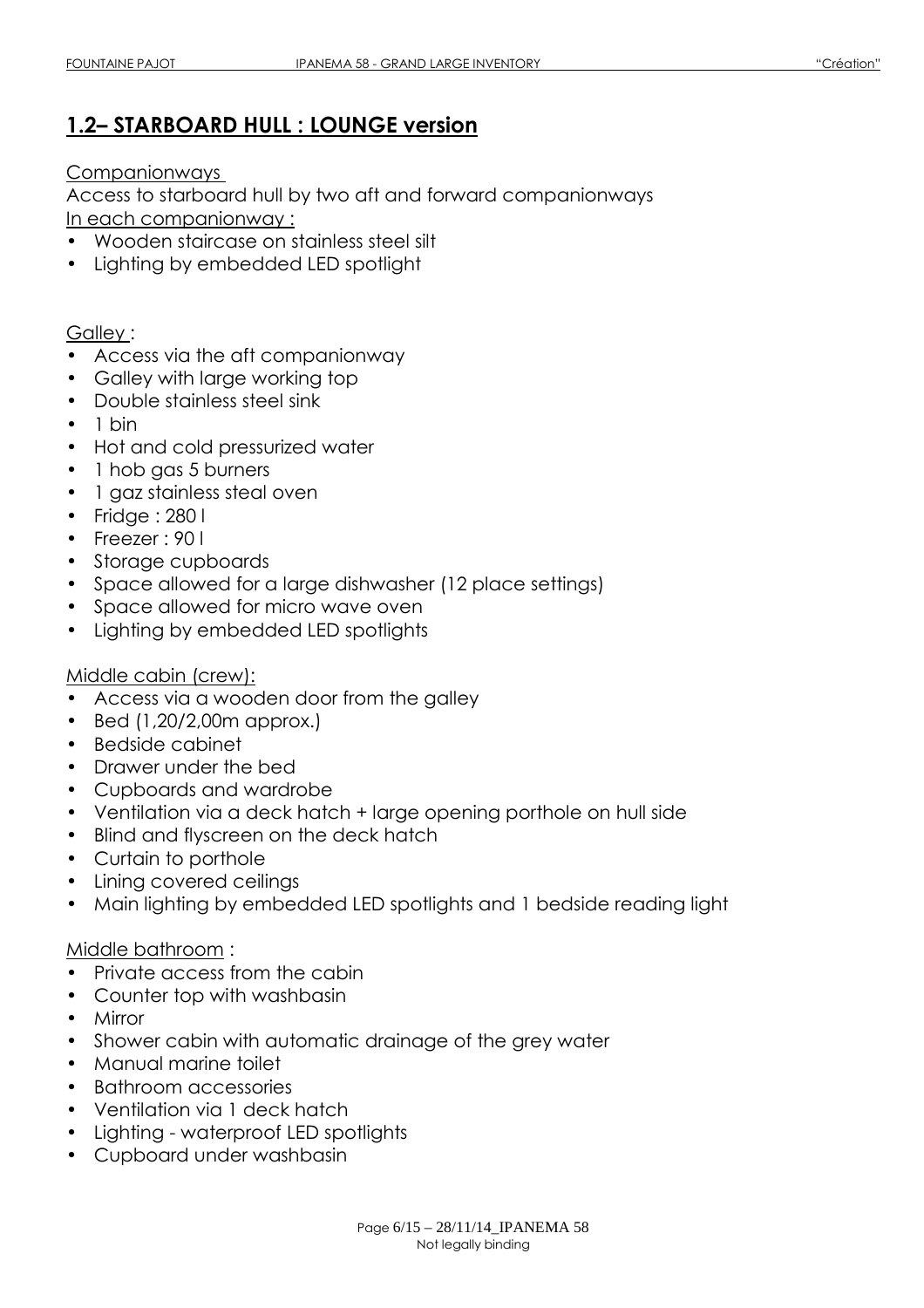#### Forward cabin :

- Access via a wooden door from the aft companionway
- Double bed (1,60/2,00m approx.)
- Bedside cabinet
- Drawer under the bed
- Cupboards and wardrobe
- Ventilation via a deck hatch + 1 porthole overlooking the rear deck
- Blind and flyscreen on the deck hatch
- Large picture-window on hull side
- Front deck window
- Curtain to all windows
- Lining covered ceilings
- Main lighting by embedded LED spotlights and 2 bedside reading lights

#### Forward bathroom :

- Private access from the forward cabin
- Counter top with washbasin
- Mirror
- Shower cabin with automatic drainage of the grey water
- Manual marine toilet
- Bathroom accessories
- Ventilation via 1 deck hatch
- Lighting waterproof LED spotlights
- Cupboard under washbasin

Fore peak :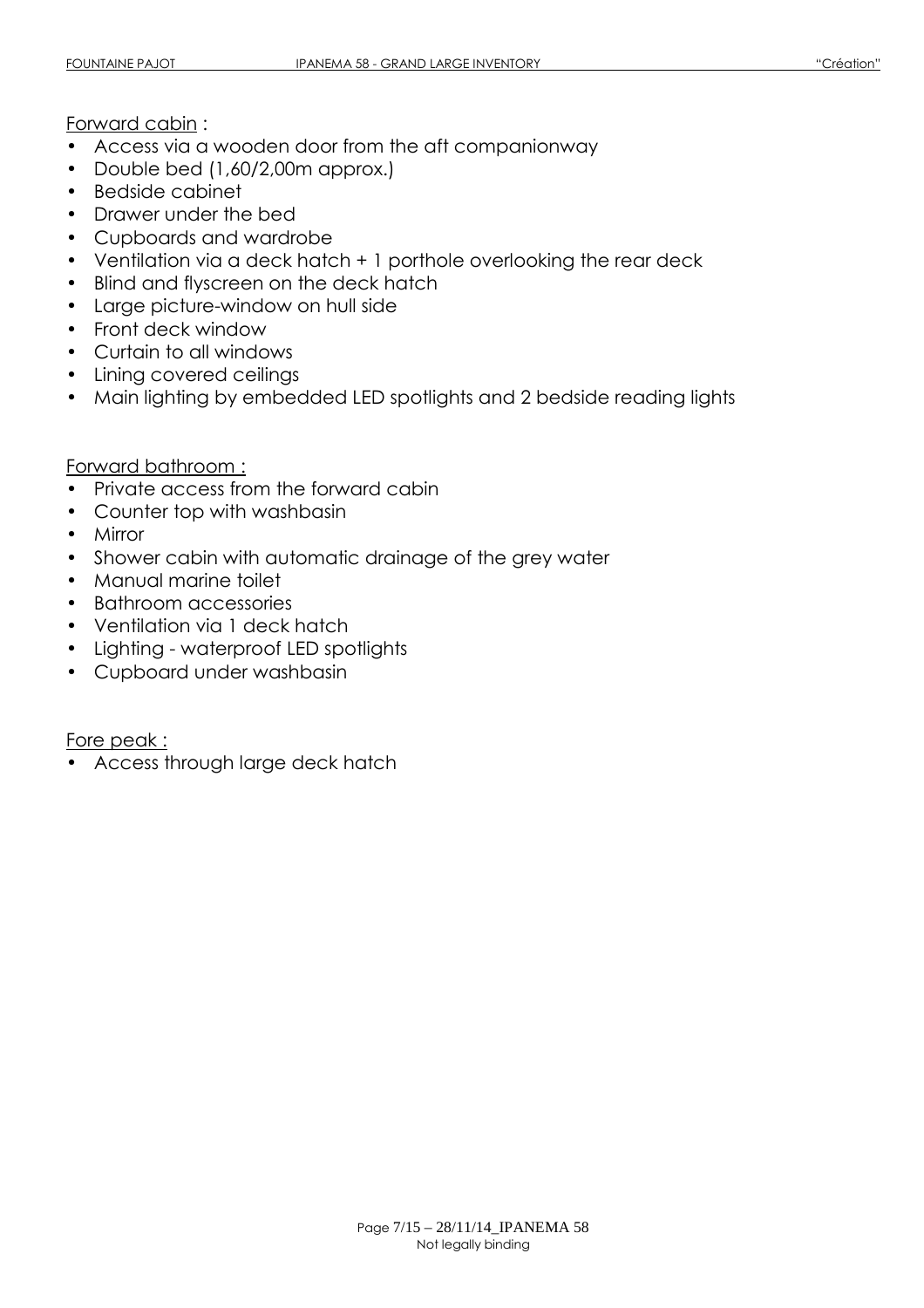# 2 - PORT HULL – MAESTRO version

# 2.1 – PORT HULL – MAESTRO and LOUNGE version

#### Companionway :

Access to port hull by one forward companionway

- Wooden staircase on stainless steel silt
- Lighting by embedded LED spotlight

#### Owner's cabin –Sleeping area

- King-size Island Bed(1,80x2,00 m approx)
- Drawer below the bed with frontal access
- Bedside shelves
- Wardrobe
- Cupboard with shelves in it
- Ventilation thanks to a deck hatch + 1 porthole overlooking the rear deck
- Rear panoramic window
- Large picture-window on hull side
- Curtains to all windows
- Main lighting via LED spotlights & 2 berth lights
- Clothes hooks
- Owner's cabin Office area :
- Desk with cabinet for storage + space for optional TV lift
- 1 seat
- Large storage furniture : hanging closet & cupboard
- Library wall niche
- 2 seater sofa
- Main lighting via LED spotlights & 1 berth light
- Ventilation via 1 deck hatch
- Lining covered ceilings

#### Owner's cabin - Bathroom :

- Washbasin with worktop
- Mirror with shelf
- Ventilation via 1 deck hatch
- Separate toilet accessed through wooden door
- Hot and cold freshwater system from mixer faucet
- Shower separated via a Plexiglas panel
- Electric drainage pump for greywater
- Mixing valve tap for shower
- Large manual marine toilet
- Storage closet with shelves under the worktop
- Clothes hooks
- Ventilation thanks to 1 deck hatch
- Lighting via LED spotlights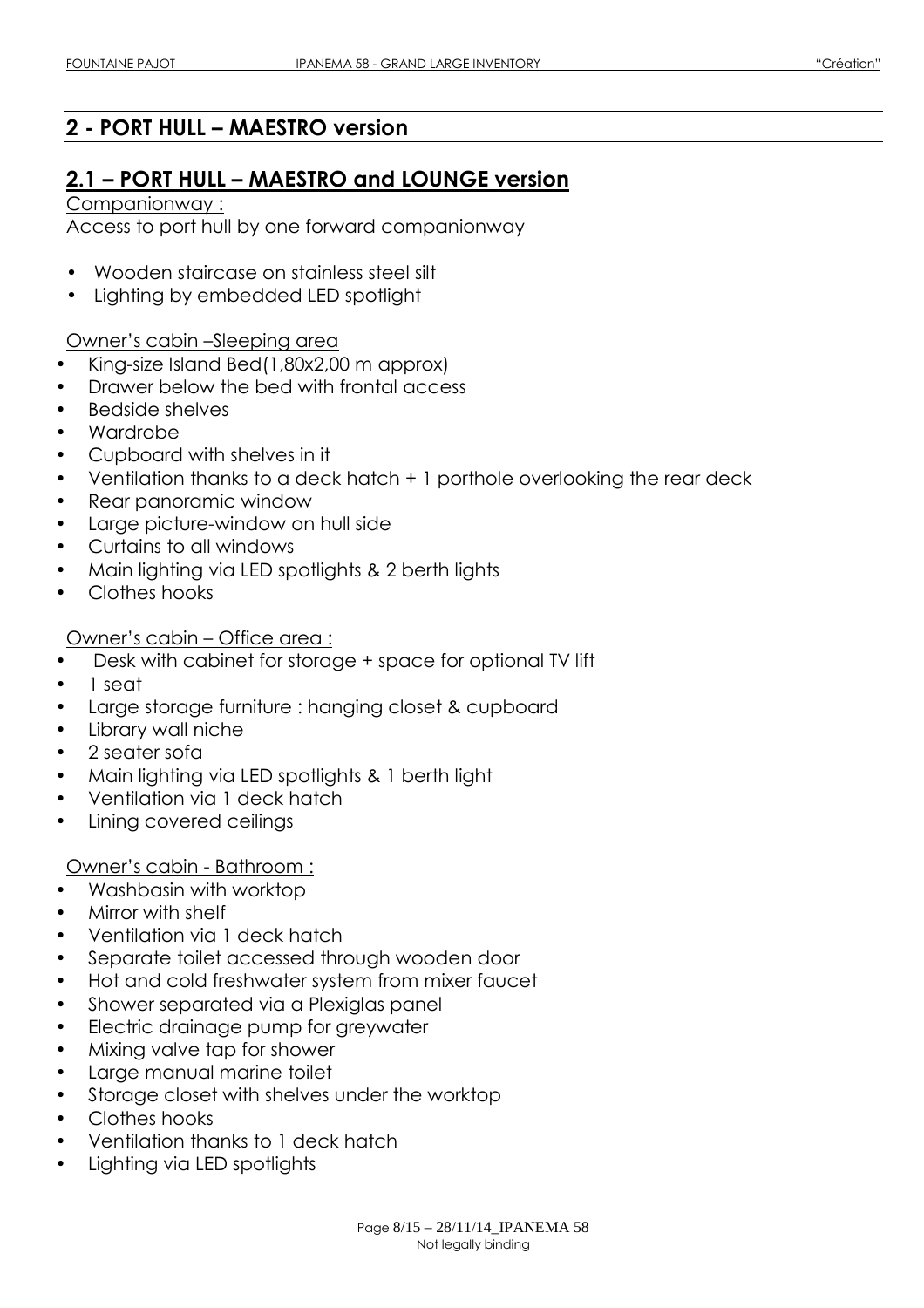#### Forward cabin :

- Access via a wooden door from the aft companionway
- Double bed (1,60/2,00m approx.)
- Bedside cabinet
- Drawer under the bed
- Cupboards and wardrobe
- Ventilation via a deck hatch + 1 porthole overlooking the rear deck
- Blind and flyscreen on the deck hatch
- Large picture-window on hull side
- Front deck window
- Curtain to all windows
- Lining covered ceilings
- Main lighting by embedded LED spotlights and 2 bedside reading lights

#### Bathroom :

- Private access from the forward cabin
- Counter top with washbasin
- Mirror
- Shower cabin
- Automatic drainage of the grey water
- Manual marine toilet
- Bathroom accessories
- Ventilation via 1 deck hatch
- Lighting waterproof LED spotlights
- Cupboard under washbasin

#### Fore peak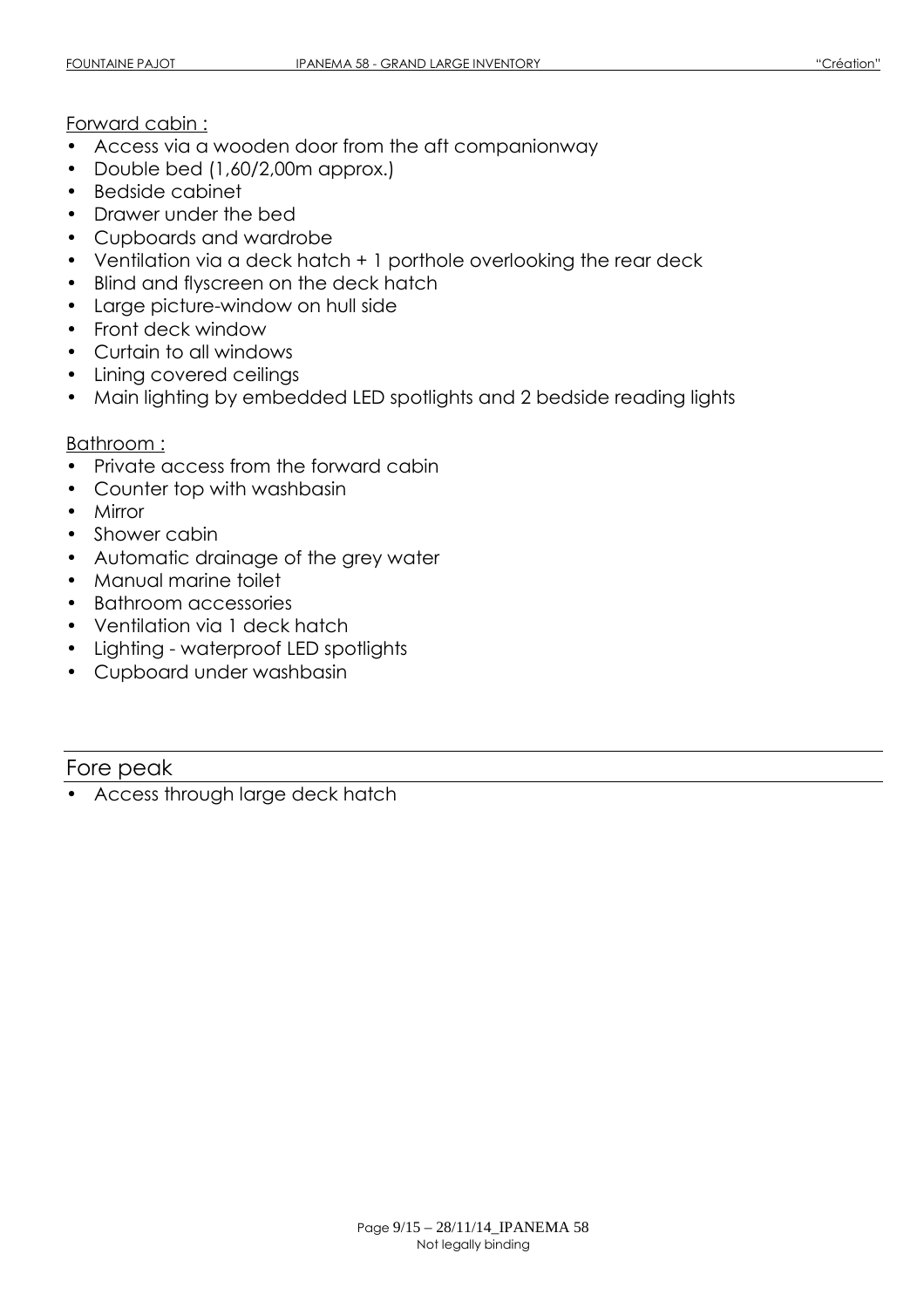# 2.2 - PORT HULL – 6 CABINS version

#### Companionways

Access to starboard hull by two aft and forward companionways In each companionway :

- Wooden staircase on stainless steel silt
- Lighting by embedded LED spotlight

#### Aft cabin :

- Access via a wooden door from the aft companionway
- Double bed (1,60/2,00m approx.)
- Bedside cabinet
- Drawer under the bed
- Cupboards and wardrobe
- Ventilation via a deck hatch + 1 porthole overlooking the rear deck
- Blind and flyscreen on the deck hatch
- Large picture-window on hull side
- Rear panoramic window
- Curtain to all windows
- Lining covered ceilings
- Main lighting by embedded LED spotlights and 2 bedside reading lights

#### Aft bathroom :

- Private access from the aft cabin
- Counter top with washbasin
- Mirror
- Shower cabin
- Automatic drainage of the grey water
- Manual marine toilet
- Bathroom accessories
- Ventilation via 1 deck hatch
- Lighting waterproof LED spotlights
- Cupboard under washbasin

#### Middle cabin :

- Access via wooden door from the front passageway
- Double bed (1,60/2,00m approx.)
- Bedside cabinet
- Drawers and storage volume under the bed
- Cupboards and wardrobe
- Ventilation via a deck hatch with blind and flyscreen
- Large opening porthole on hull side with curtain
- Main lighting by embedded LED spotlights and 2 bedside reading lights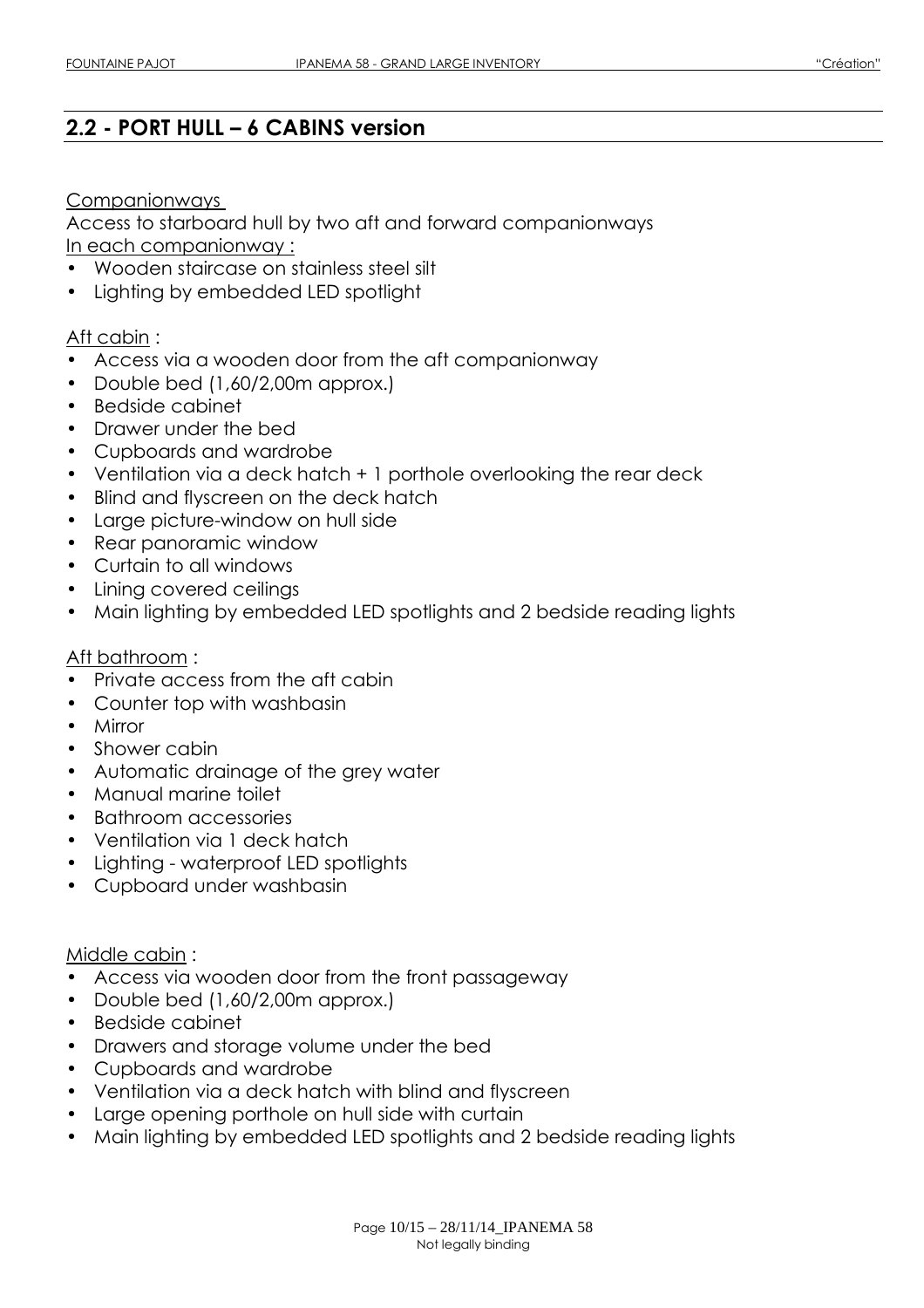Middle bathroom :

- Private access from the middle cabin
- Counter top with washbasin
- Mirror
- Shower cabin
- Automatic drainage of the grey water
- Manual marine toilet
- Bathroom accessories
- Ventilation via 1 deck hatch
- Lighting waterproof LED spotlights
- Cupboard under washbasin

#### Forward cabin :

- Access via a wooden door from the aft companionway
- Double bed (1,60/2,00m approx.)
- Bedside cabinet
- Drawer under the bed
- Cupboards and wardrobe
- Ventilation via a deck hatch + 1 porthole overlooking the rear deck
- Blind and flyscreen on the deck hatch
- Large picture-window on hull side
- Front deck window
- Curtain to all windows
- Lining covered ceilings
- Main lighting by embedded LED spotlights and 2 bedside reading lights

#### Forward bathroom :

- Private access from the forward cabin
- Counter top with washbasin
- Mirror
- Shower cabin
- Automatic drainage of the grey water
- Manual marine toilet
- Bathroom accessories
- Ventilation via 1 deck hatch
- Lighting waterproof spotlights
- Cupboard under washbasin

#### Fore peak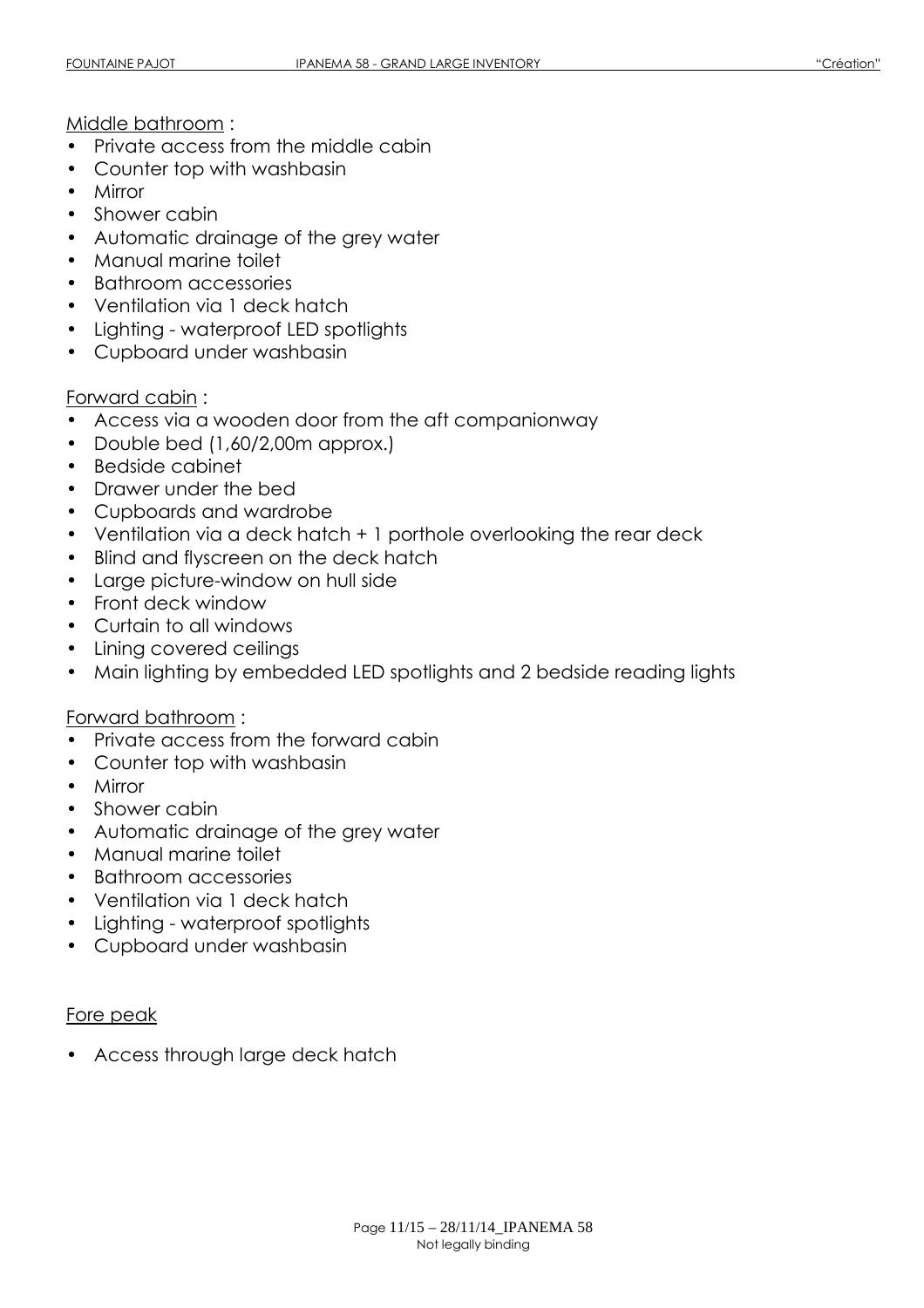# Deck layout

#### Flying bridge

- Surface : 20 m<sup>2</sup>
- Double access from port and starboard side
- Helm station with 2 places seat, steering and instruments console, engine throttles and control panels , 360 ° view
- Manoeuvring station with 4 winches for mainsail, genoa sheet, reefing lines etc...)
- Lounge deck with large seating bench.
- On port side : sofa

Central cockpit

- Large cockpit: Circulation without threshold towards the saloon.
- Access via the transom platforms
- GRP Bimini protecting all the cockpit
- 4 seats transom sofa with 2 large storage lockers
- 1 Teck cockpit table with a capacity of 10 places
- 1 port sofa with 1 large storage locker
- 2 Sunbeds
- 1 Gas chest
- Space on starboard side for a cockpit optional 130L fridge + icemaker
- Lighting via spotlights
- Space available for a barbecue on starboard side aft of the cockpit

Fore deck

- 2 large lockers with hatch
- 1 large mooring locker
- 2 areas for sunbeds

2 technical holds aft

- Accessed through polyester locker cover on jack in the cockpit
- Light bar lighting
- Access to the main engines
- Engine compartments with sound insulation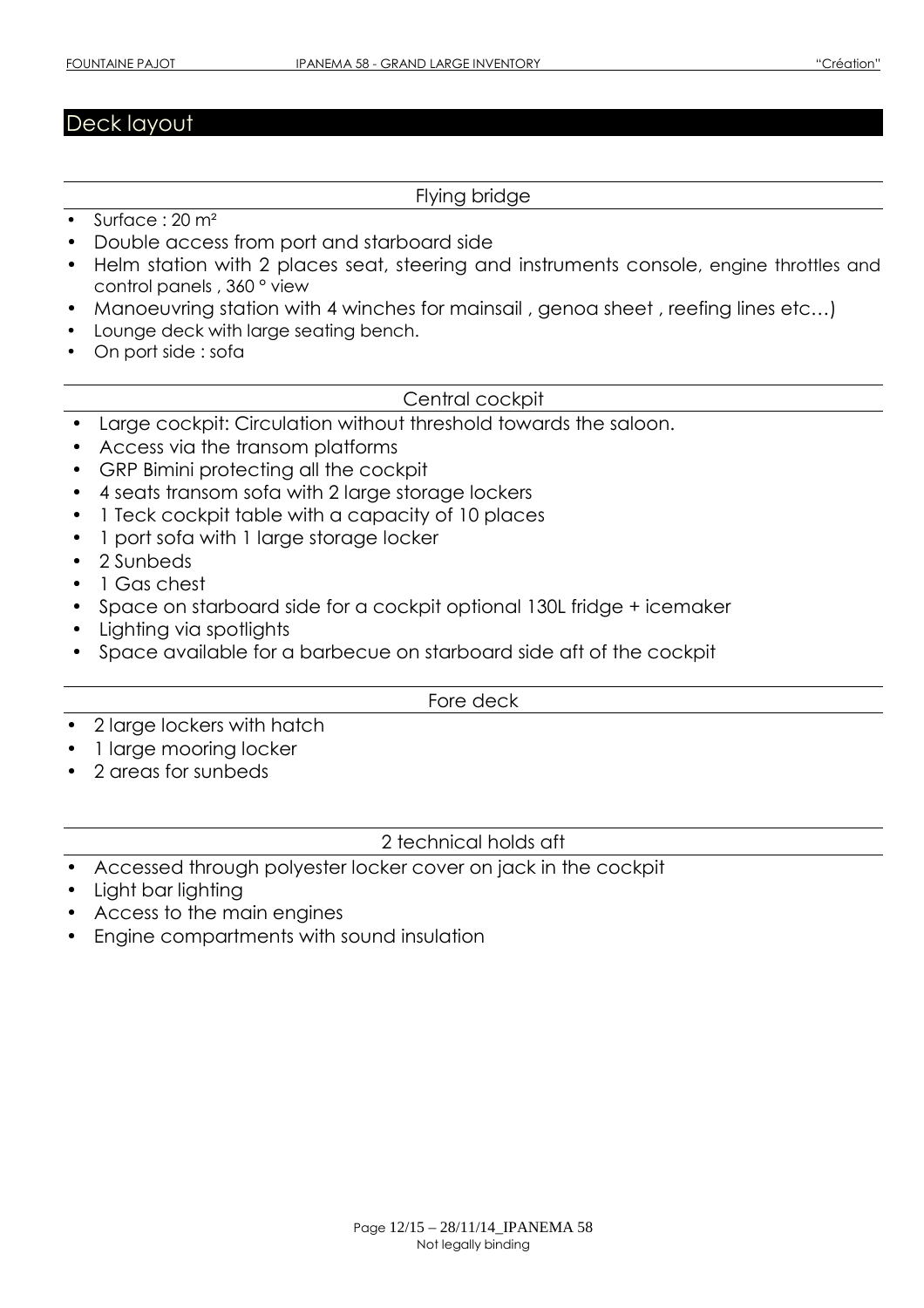## Engines

#### Engines and equipment

- 2 x 75hp diesel engines
- High-resistance stainless steel direct transmission shafts
- V-shaped shaft bearing bracket
- 2 three-blade fixed propellers
- Complete control panels and dual engine controls at helming station

#### Diesel circuit

- 2 x 550 l diesel tanks with direct filling by plug-hole on the deck
- Electrical gauge with indicator at chart table
- Diesel shut-off valves
- Diesel filtering
- Diesel water filtering

#### **Plumbing**

- Freshwater 1050 l tank with 1 electric gauge (indicator at chart table)
- Electric pump and pressure accumulator
- Dockside intake for direct connection to fresh water supply
- 2 x 40 L water heater
- 1 electrical bilge pump in each engine room
- 1 independent electrical bilge pump in each hull
- 4 x automatic starting for bilge pumps with audible and visual alarm at the chart table
- 2 hand-operated external drying out pumps
- Grey water control with automatic pumps
- 1 central holding tank for black water

#### Electricity / Electronics

#### Power circuit

- 1 port engine battery 12V + 1 starboard engine battery 12V
- 2 engine alternators 12V recharging these 2 engine batteries
- Back-up manual connection between both sets of engine batteries
- 1 set of batteries for on board energy supply 24V 450 Ah
- 2 engine alternators 24V recharging the set of batteries for the energy supply onboard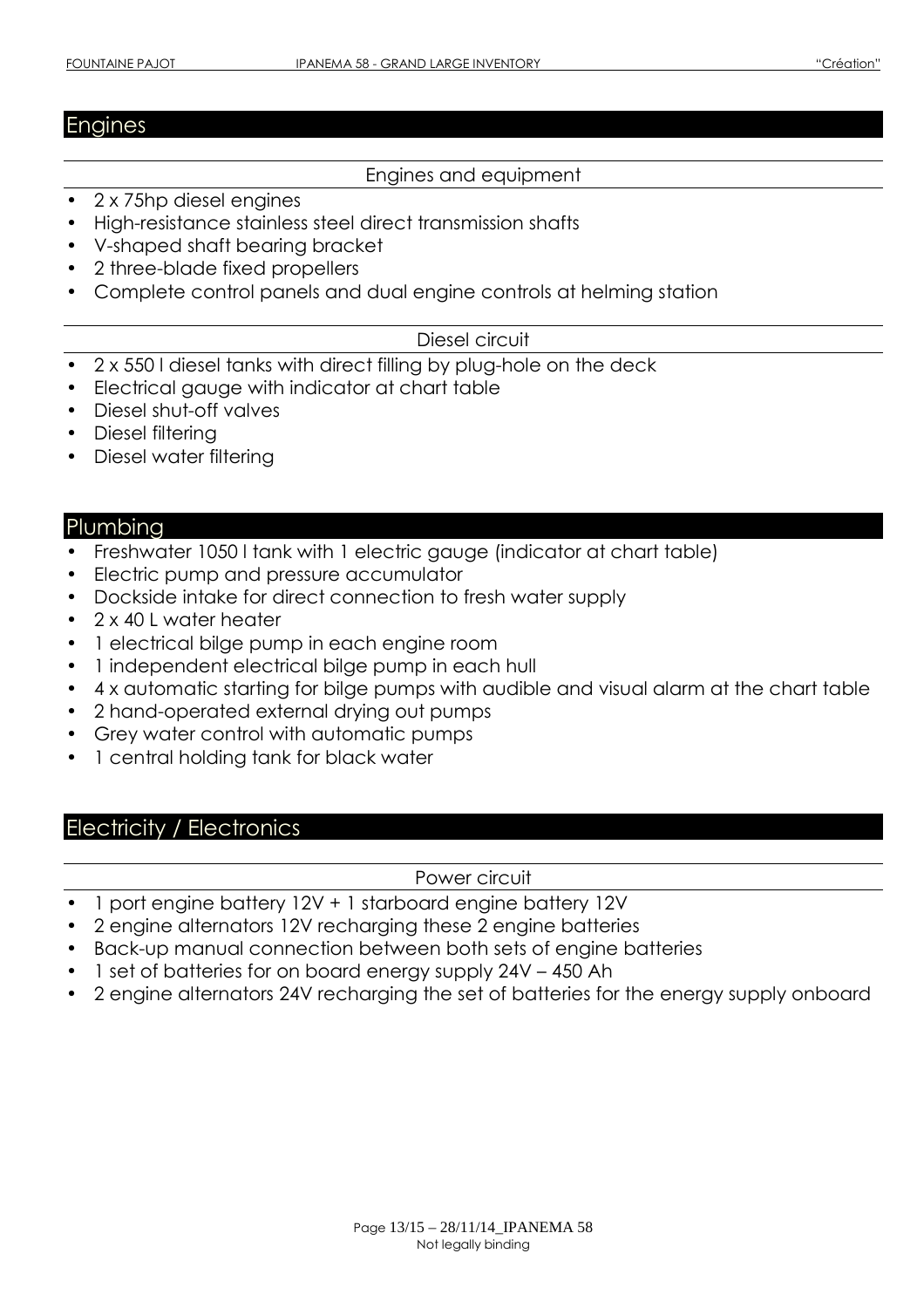#### Distribution 24V

- Multiplexed distribution of 24V functions
- Function control panel at the chart table : 7" tactile color screen
- 2<sup>nd</sup> control panel for main functions
- Monitoring for tanks, batteries, alarms
- Free sockets for other equipment

# Rigging and Sails

#### Mast and boom

- Anodized aluminium mast and boom
- Full standing rigging
- 1 mainsail halyard, twin-thread low-stretch cover
- 1 genoa halyard
- 1 spinnaker halyard
- 1 boom toping lift
- 3 reef lines
- 2 lazy-jacks
- 2 flag halyards
- Mainsail halyard at the helm station
- Reef lines at the helm station
- Jammers on all halyards, reef lines and topping lift
- Underway, running and anchorage lights

#### Sails

- Fully-battened mainsail, 3 reef lines and ball bearing traveler
- Genoa
- Genoa roller furler led back to helm station